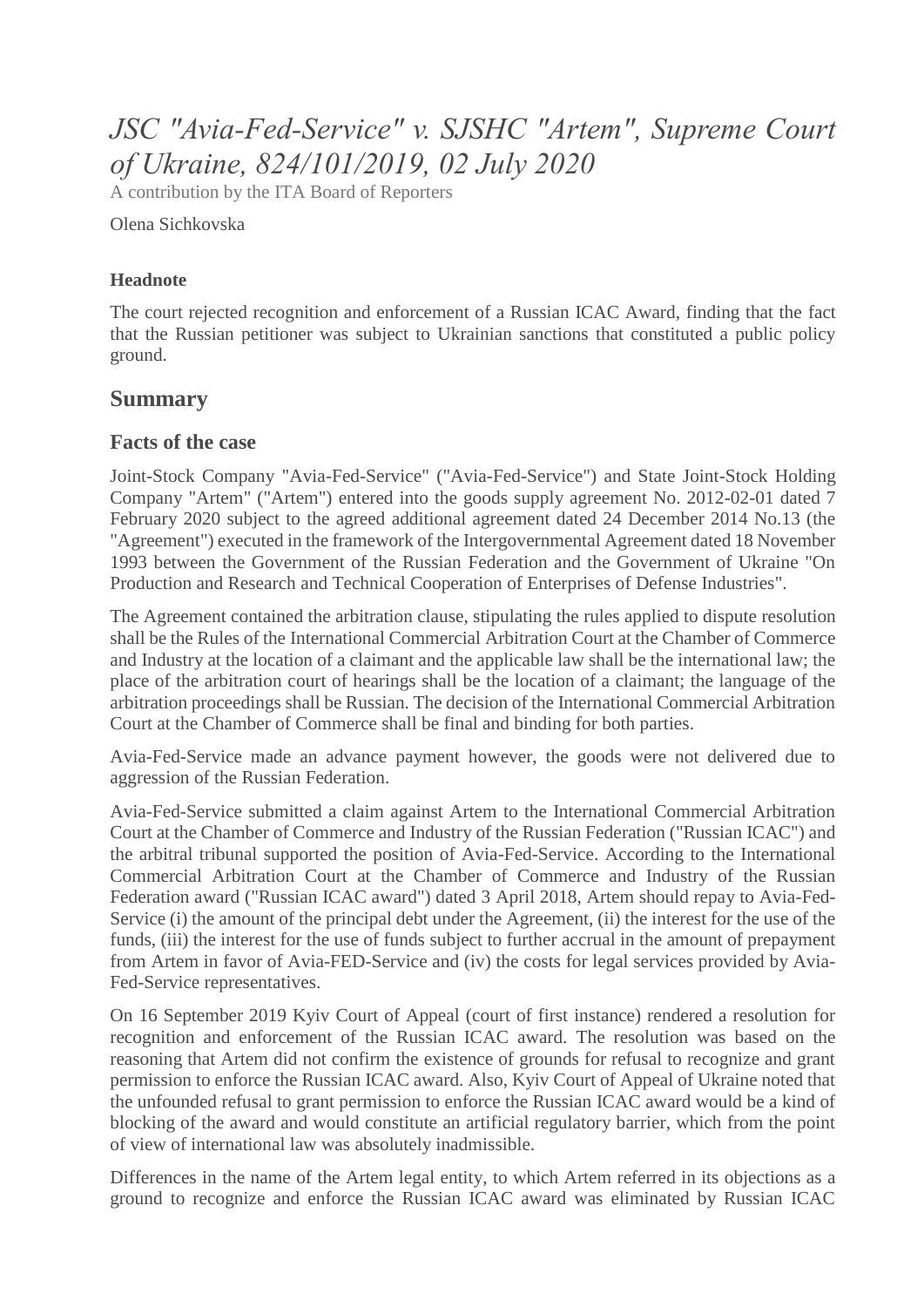resolution as of 27 August 2019 supplementing the name of Artem by adding the "joint stock" phrase.

Artem appealed the Kyiv Court of Appeal resolution. On 2 July 2020, the Supreme Court of Ukraine reviewed the materials of case and rejected the recognition and enforcement of the Russian ICAC award in Ukraine.

## **Question in Dispute**

The court should review the award affected by sanctions and test the public policy exception.

## **Arguments of the Parties**

At the Supreme Court of Ukraine Artem had the following position:

–The recognition and enforcement of the Russian ICAC award violates the public order of Ukraine, as it threatens the security and economy of Ukraine, it will mean granting permission to finance the armed aggression of the Russian Federation against Ukraine.

–Debt obligations arising in connection with the Russian ICAC award and the funds to be paid under this award, are the assets of Avia-Fed-Service and fall under the Law of Ukraine "On Sanctions".

–The Russian ICAC did not eliminate the discrepancies in the name of the debtor, in particular State Joint-Stock Holding Company "ARTEM", not the State Holding Company "ARTEM".

At the same time, Avia-Fed-Service supported the following position:

–Artem did not prove that the recognition and enforcement of the Russian ICAC award contradicted the public order of Ukraine.

–The blocking of the implementation of the Russian ICAC award is not provided by the Law of Ukraine "On Sanctions".

–The circumstances referred to by Artem, under certain conditions may be recognized as grounds only for the suspension of enforcement actions after the Russian ICAC award enforcement.

## **Judgment of the Court**

The Supreme Court of Ukraine reviewed the materials of the case and rendered to reject the recognition and enforcement of the Russian ICAC award based on the following reasons:

–The provisions of the New York Convention are binding for Ukraine, are a priority and have the highest legal force in relation to the national legislation of Ukraine (except for the Constitution of Ukraine), governing the disputed legal relationship;

–The fact that Avia-Fed-Service is a company of the Russian Federation, which, in turn, is recognized in Ukraine as an aggressor state, cannot serve as a basis for non-performance of contractual obligations, as Avia-Fed-Service and Artem have developed the private-law relations on the basis of an agreement and on their obligations.

–One of the new aspects of public order in Ukraine is the sanction regulation, which appeared with the adoption of the Law of Ukraine "On Sanctions" as a result of armed aggression against Ukraine. –The case file contains sufficient evidence that in the case of recognition and enforcement of the Russian ICAC award in favor of a state enterprise that is of strategic importance for the defense of the state, there will be a recovery of funds in favor of a legal entity registered in the aggressor state, which orders military goods and whose rights in relation to its property, trade activity and financial obligations on the basis of the Law of Ukraine "On Sanctions" is temporarily limited due to the need of Ukraine to protect the interests of society and the state from threats to national security, in particular, the security of people living in Ukraine.